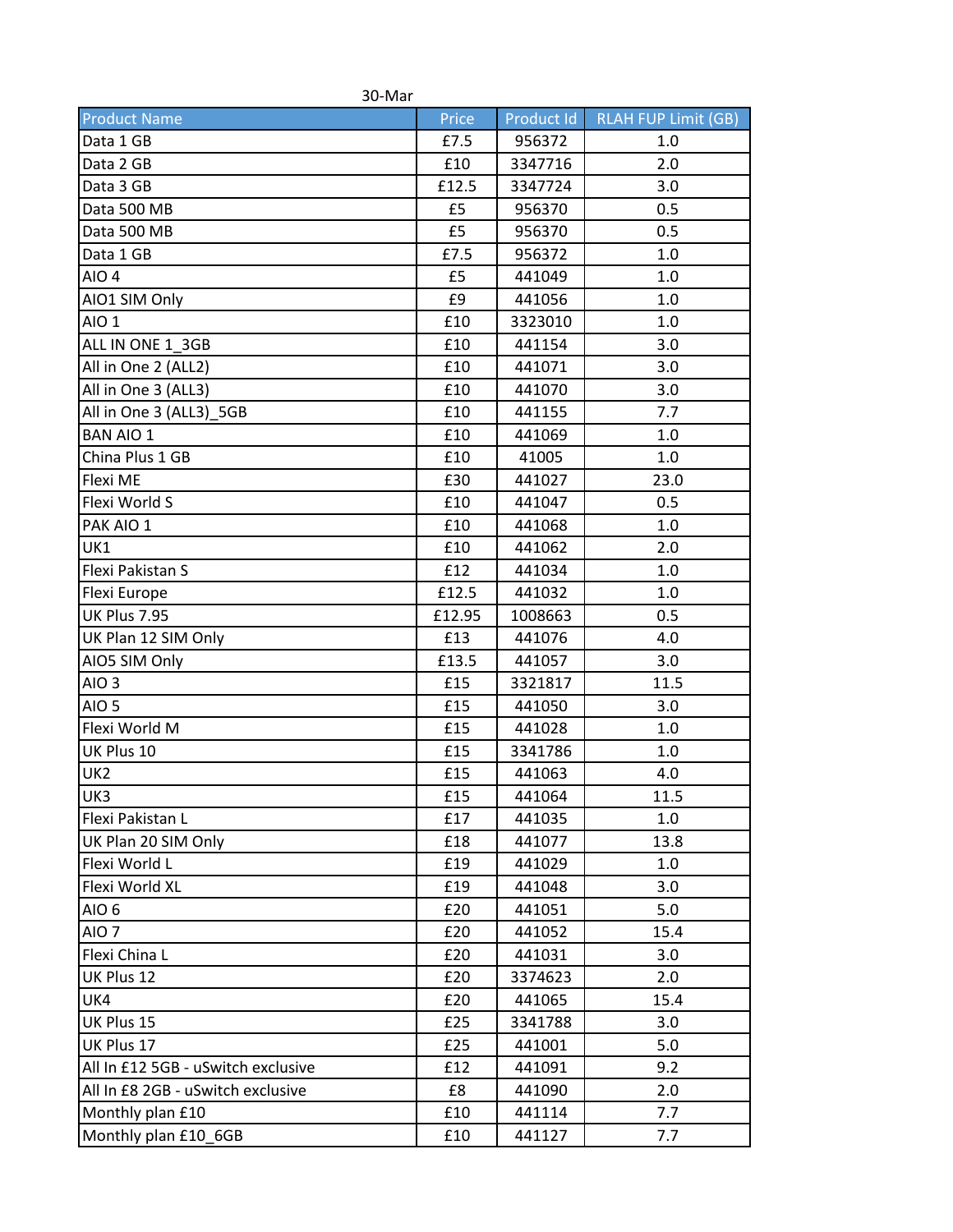| 6GB Monthly plan £10 New wef 27OCT20  | £10    | 441156  | 7.7  |
|---------------------------------------|--------|---------|------|
| 10GB Monthly plan £10 New wef 27OCT20 | £10    | 441157  | 7.7  |
| Monthly plan £15                      | £15    | 441115  | 11.5 |
| Monthly plan £15 New wef 270CT20      | £15    | 441158  | 11.5 |
| Monthly plan £20                      | £20    | 441116  | 15.4 |
| Monthly plan £20 New wef 27OCT20      | £20    | 441159  | 15.4 |
| Monthly plan £25                      | £25    | 441119  | 19.2 |
| Monthly plan £3.95 Uswitch            | £3.95  | 441120  | 1.0  |
| Monthly plan £4.95 Uswitch v2         | £4.95  | 441128  | 3.8  |
| Monthly plan £4.95 Uswitch            | £4.95  | 441121  | 3.8  |
| Monthly plan £4.99 DT                 | £4.99  | 441201  | 3.9  |
| Monthly plan £5                       | £5     | 441118  | 3.9  |
| Monthly plan £5 v2                    | £5     | 441125  | 3.9  |
| Monthly plan £5.99 DT                 | £5.99  | 441202  | 4.6  |
| Monthly plan £6.99 DT                 | £6.99  | 441203  | 5.4  |
| Monthly plan £5.95 Uswitch            | £5.95  | 441160  | 4.6  |
| Monthly plan £6.95 Uswitch            | £6.95  | 441122  | 5.4  |
| Monthly plan £6.95 Uswitch            | £6.95  | 441139  | 5.4  |
| Monthly plan £7.90 MSE                | £7.90  | 441204  | 6.2  |
| 7GB Monthly plan £7.99 DT             | £7.99  | 441207  | 6.2  |
| Monthly plan £8.95 Uswitch            | £8.95  | 441129  | 6.9  |
| Monthly Plan £8.99 DT                 | £8.99  | 441205  | 6.9  |
| All In One 10                         | £10    | 441130  | 7.7  |
| Data 200 MB                           | £3     | 441002  | 0.2  |
| Monthly Plan £30                      | £30    | 441148  | 23.0 |
| Monthly Plan £35                      | £35    | 441149  | 26.8 |
| RAF SIMO £5                           | £5     | 441141  | 3.9  |
| RAF SIMO £10                          | £10    | 441142  | 7.7  |
| RAF SIMO £10 New wef 270CT20          | £10    | 441161  | 7.7  |
| RAF SIMO £15                          | £15    | 441143  | 11.5 |
| RAF SIMO £20                          | £20    | 441144  | 15.4 |
| RAF SIMO £25                          | £25    | 441145  | 19.2 |
| RAF Unlimited SIMO £35                | £35    | 441150  | 26.8 |
| AIO/Flexi Data 1GB Bolt-on            | £3     | 441020  | 2.3  |
| AIO <sub>2</sub>                      | £15    | 3321813 | 1.0  |
| AIO 6 : £20: 5GB- 500 INT - 500 NAT   | £20    | 441051  | 5.0  |
| UK Plan3-CORE                         | £15    | 441079  | 11.5 |
| <b>MSE AIO-5.00</b>                   | £5     | 441137  | 3.9  |
| MSE AIO-14.99                         | £14.99 | 441140  | 11.5 |
| Uswitch AIO-29.95                     | £29.95 | 441146  | 23.0 |
| All In ONE Unlimited                  | £35    | 441147  | 26.8 |
| MSM AIO-3.99 1GB                      | £3.99  | 441206  | 1.0  |
| AIO Unlimited £25                     | £25    | 441165  | 19.2 |
| AIO Unlimited £30                     | £30    | 441166  | 23.0 |
| Monthly Plan £15 15GB                 | £15    | 441169  | 11.5 |
| Monthly Plan £25 Unlimited            | £25    | 441167  | 19.2 |
| Monthly Plan £30_Unlimited            | £30    | 441168  | 23.0 |